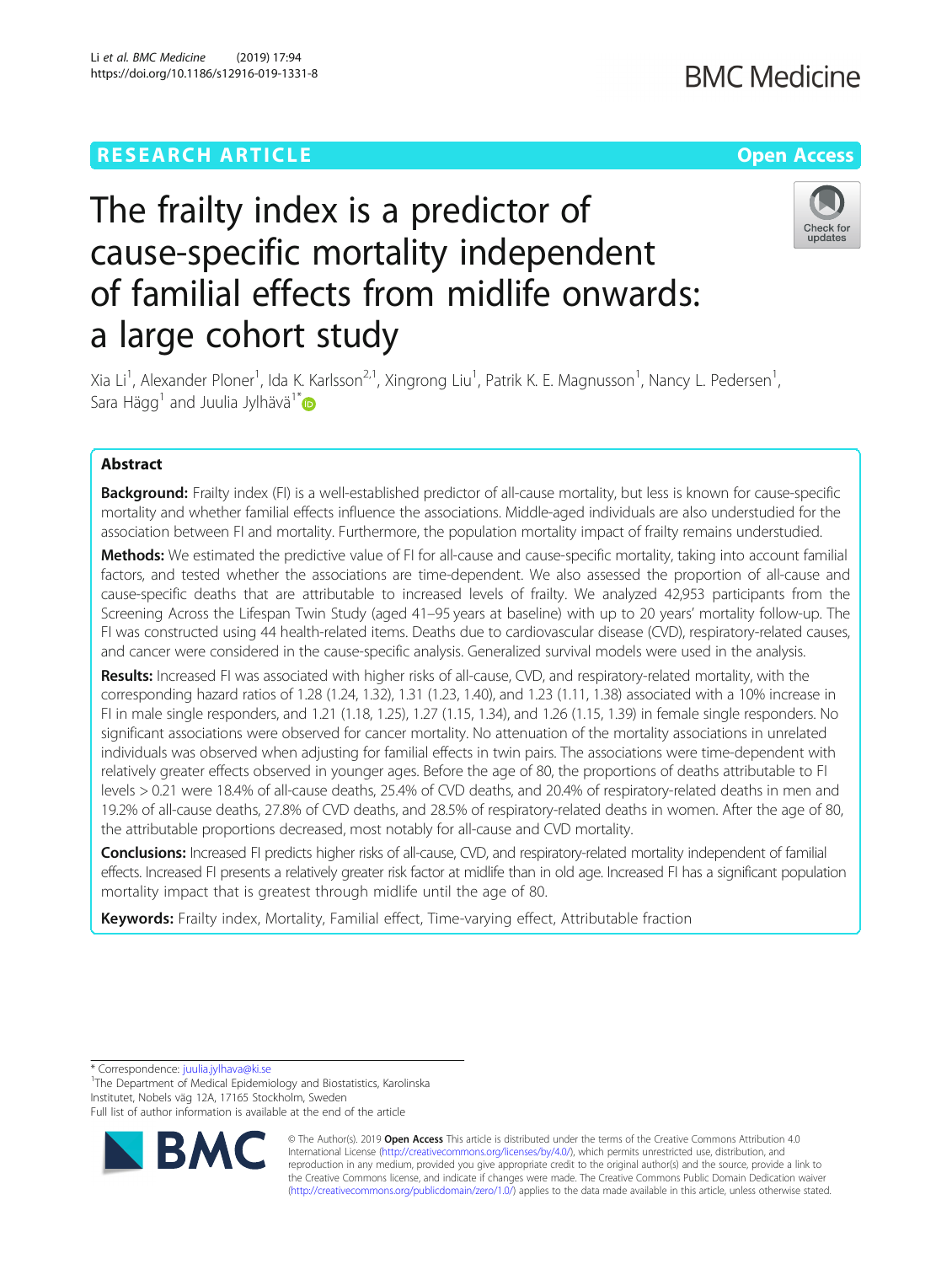#### Introduction

Frailty is a major health concern associated with aging [[1\]](#page-8-0). It is a state of multisystem physiological decline and inability to maintain homeostasis, gradually leading to an increased risk of multiple adverse outcomes, such as falls, hospitalizations, and death  $[1]$  $[1]$  $[1]$ . Frailty is also predictive of poor prognosis and post-operative complications in older surgical patients [\[2](#page-8-0)]. The two principal models to operationalize the frailty concept are the Rockwood frailty index (FI) and the Fried phenotypic model [[3\]](#page-8-0). The FI defines the level of frailty as the ratio of the number of various health deficits present to the number of deficits considered whereas the FP classifies individuals as non-frail, pre-frail, or frail based on poor grip strength; slow walking speed; low physical activity, exhaustion; and unintentional weight loss. Being a continuous scale measure, the FI provides good sensitivity even at the lower end of the frailty continuum, which facilitates studies in younger individuals [\[4](#page-8-0), [5](#page-8-0)].

The FI is associated with all-cause mortality in different populations, independent of other major risk factors [[6\]](#page-8-0). The FI-mortality relationship is well-established, particularly among older individuals (> 65 years), but less is known for younger adults and for cause-specific mortality—aspects that may have implications for prevention. Both frailty and risk of death can be influenced by familial background, such as genetic and shared environmental factors, which may confound frailty-mortality associations [\[7](#page-8-0)]. However, the extent to which the predictive ability of the FI is affected by familial influences has not been studied. Sex-specific characteristics for the frailty-mortality association have also been suggested, but the matter remains inconclusive  $[8]$  $[8]$ .

Despite the recognition of frailty as a public health concern [\[9\]](#page-8-0), its direct population mortality impact has received less attention. One way to assess the public health relevance of frailty is to estimate the proportion of deaths that could be delayed if the levels of frailty were decreased in the population. Assessing the fraction of deaths that are attributable to increased frailty, considering both all-cause and cause-specific mortality as outcomes, would provide more precise information about public health relevance.

Consequently, this study aims to estimate the predictive value of the FI on all-cause and cause-specific mortality, separately for men and women. We assess the associations among both unrelated individuals and within twin pairs, to account for familial effects and to assess the degree to which frailty-mortality associations in the general population could be due to shared familial confounding. Secondly, we estimate FI-mortality associations in a time-dependent manner to elucidate the predictive value of FI from midlife and onwards. Lastly, we investigate the number of deaths that could be attributable to increased population levels of frailty by estimating generalized attributable fractions (GAFs) [\[10](#page-8-0)–[12](#page-8-0)].

#### **Methods**

#### Study population

Data of the present study came from Screening Across the Lifespan Twin Study (SALT), which is part of the Swedish Twin Registry (STR) [\[13\]](#page-8-0). In 1998–2002, a total of 44,919 twins born between 1896 and 1958 were interviewed by a structured, computer-assisted telephone interview to collect information about illnesses and health, prescription and nonprescription medication use, occupation, education, and lifestyle behaviors. Twins were also asked to go to their local health care centers and provide blood for analyses of clinical chemistries and zygosity determination.

In the present study, we excluded participants who had more than 20% missing data across the 44 frailty items, and those for whom information on cause-specific mortality could not be retrieved. Eventually, 42,953 twin individuals aged from 41 to 95 years were included in the study, including 11,087 twin individuals whose partner did not respond, 11,548 opposite-sex dizygotic (DZ) twin individuals (5774 twin pairs), 11,812 same-sex DZ twin individuals (5906 twin pairs), and 8506 monozygotic (MZ) twin individuals (4253 twin pairs). Participants were further grouped into single responders, same-sex dizygotic (DZ) twin pairs, and monozygotic (MZ) twin pairs in the analyses, separately for men and women (Additional file [1](#page-7-0): Table S1). In the sex-specific analyses, single responders included twins whose partner did not respond in SALT, twins from opposite-sex twin pairs, and one randomly selected member of each same-sex twin pair.

#### Assessment of the FI

The FI in SALT was constructed based on self-reported data using the Rockwood deficit accumulation model according to a standard procedure [[4\]](#page-8-0). Briefly, the deficits to be included in the FI had to have a  $\geq 1\%$ prevalence and  $\leq 10\%$  missingness rate in the study population. Forty-four symptoms, signs, disabilities, and diseases covering a wide range of biological systems and associated with health status were considered in the FI. The items and scoring of the deficits are presented in Additional file [1](#page-7-0): Table S2. Imputation was used to replace missing values in order to maximize the utilization of the data. Specific methods for the imputation and sensitivity analysis for the imputed data are presented in Additional file [1](#page-7-0): Appendix S1.

An FI value for each individual was calculated as the number of deficits present divided by the total number of deficits ( $n = 44$ ). For example, an individual having 8 deficits has an FI of 8/44 = 0.18. To assess the validity of FI in SALT, we examined the distribution and associations with age. The FI was treated as a continuous variable with 10% increase per unit when modeling survival (hazard ratio, HR).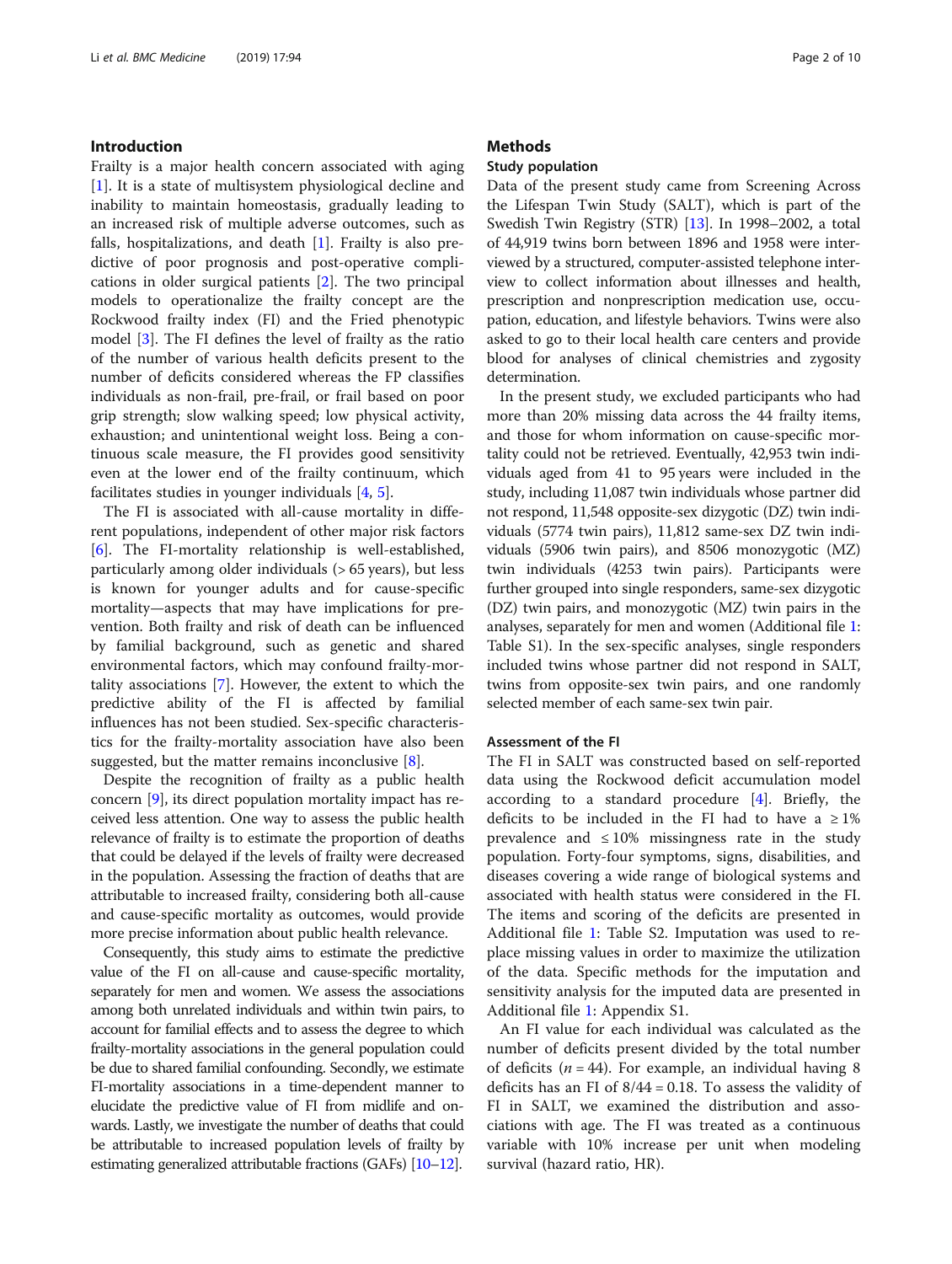#### Assessment of mortality

All-cause mortality data, including dates of deaths, were obtained from linkages of the STR to Swedish national registers through the personal identification number assigned to all residents. All-cause mortality data used in this study were updated on December 31, 2017, yielding up to 20 years of follow-up.

Cause-specific mortality data were obtained from the Cause of Death Register (CDR), with the latest update on December 31, 2014, yielding up to 17 years of follow-up. The CDR records include information about the underlying and contributory causes of death for all individuals registered as Swedish residents in the year of their death. Causes of death were recorded using the International Classification of Diseases (ICD) codes, with ICD-10 from 1997 and onwards. We considered cardiovascular disease (CVD; including stroke), respiratory-related causes, and cancer as the specific causes of death. The ICD codes included in each cause and the consensus classification used when more than one cause of death was recorded are presented in Additional file [1:](#page-7-0) Tables S3 and S4, respectively.

#### Assessment of covariates

Years of education, tobacco use status, body mass index (BMI), and history of diseases were assessed from the self-reported data in SALT. Tobacco status was categorized as non-user (reference category) or user if the person was currently smoking or using smokeless tobacco regularly or had previously smoked or used smokeless tobacco regularly. BMI was calculated as weight divided by height squared (kg/m<sup>2</sup>). Individuals were classified as having a history of CVD, chronic respiratory diseases, and/or cancer, if he/she reported any of the following conditions respectively: (1) angina pectoris, myocardial infarction, heart failure, stroke, high blood pressure, claudication, irregular cardiac rhythm/atrial fibrillation, circulation problems in limbs, or thrombosis, (2) asthma or chronic lung disease, (3) cancer, tumor disease, or leukemia.

#### Statistical methods

We used generalized survival models (GSMs) for the association between FI and mortality [[14](#page-8-0), [15\]](#page-8-0). Briefly, these are a generalization of flexible parametric survival models where the underlying baseline hazard is fitted as a smooth spline term, in our case via a natural cubic spline with 3 to 5 degrees of freedom for different outcomes and cohorts. We chose GSMs over conventional Cox regression for both computational and conceptual reasons—faster model fit for time-varying effects, easier estimation and extraction of time-varying effects and survival function from the fitted model, but also less restrictive assumptions when estimating attributable fractions/generalized impact fractions than for the Cox model [[16](#page-8-0)]. Given the wide age range and long follow-up among participants, we used attained age as underlying time scale for all models to eliminate the possibility of non-proportional effects of FI that were driven by chronological age. Subjects in the cause-specific analyses were censored at the date when they died from other causes than the current outcome of interest, or at end of follow-up.

We first tested the association with survival assuming a time-constant effect among single responders, same-sex DZ twin pairs, and MZ twin pairs (see Additional file [1](#page-7-0): Table S1 for grouping). Next, we tested if there were significant time-dependent effects for those causes of death that were significant in the time-constant model among single responders. To elucidate sex-specific characteristics of the associations, all analyses were performed separately for men and women. Years of education, tobacco use, and BMI were included as covariates in all models. For the cause-specific analyses, history of cancer, CVD, or chronic respiratory diseases at baseline were included as a covariate when the corresponding cause of death was the outcome of interest, see Additional file [1:](#page-7-0) Appendix S2, Eq.1, for the basic models for unrelated individuals.

For the same-sex DZ and MZ twin pairs, a betweenwithin decomposition along with a random effect from a gamma distribution was introduced to the GSM, which allow us to adjust for shared familial effects both due to shared patterns of exposure and confounders included in the model as well as general unmeasured similarity in survival patterns in twin pairs [[16](#page-8-0), [17\]](#page-8-0). We have previously used a similar model in twin data for telomere length and survival [\[18\]](#page-8-0). The model is described in detail in Additional file [1](#page-7-0): Appendix S2, Eq. 2.

For the subgroup of single responders, we also included interaction terms that allow the association between FI and survival to vary with age at assessment as well as time since assessment; details are presented in Additional file [1](#page-7-0): Appendix S2, Eq. 3.

The generalized attributable fraction (GAF), in the literature also referred to as generalized impact fraction [[12\]](#page-8-0), was used to quantify the potential public health impact of FI on the survival outcome based on the time-constant survival models [[11](#page-8-0), [12](#page-8-0), [16](#page-8-0)]. The GAF is an integrated predictive measure that takes into account both the distribution of a risk factor in the population as well as the strength of association between risk factor and outcome. Unlike the classical attributable fraction, it is also defined for a continuous exposure, eliminating the need to re-fit our models with dichotomized FI as exposure. In this study, we report the GAF function [[12,](#page-8-0) [19\]](#page-8-0), which shows the proportion of deaths that could potentially be prevented before a given age, or in other words, delayed beyond a certain age through a hypothetical intervention. In our approach, we assessed the mortality impact of a hypothetical intervention among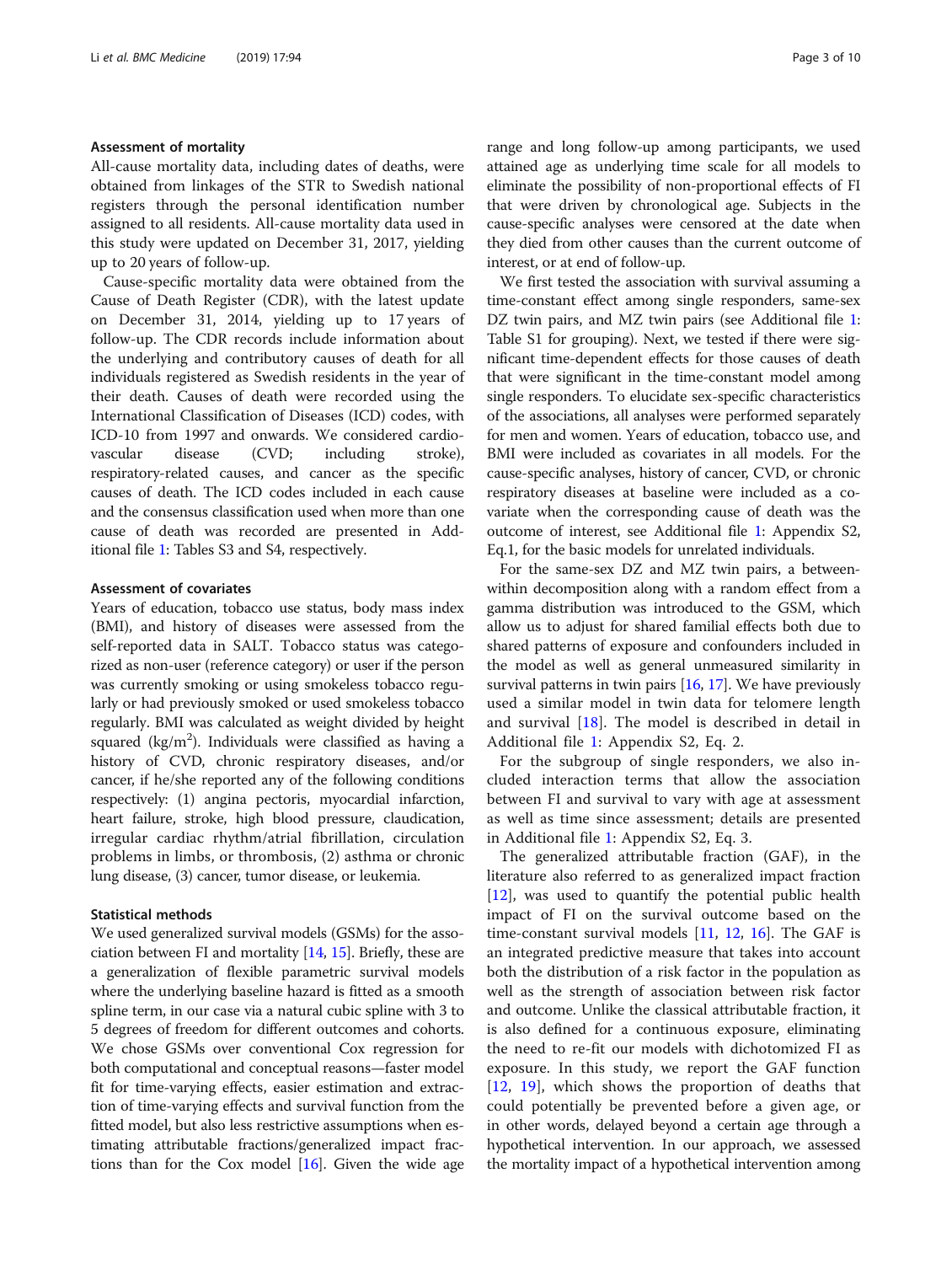those individuals who have an FI above a threshold of (a) 0.10 (i.e., the threshold for "least fit" [[20](#page-8-0)]) and (b) 0.21 (i.e., the threshold for "frail" [\[20](#page-8-0)]). That is, the individuals with an FI above these thresholds would be (hypothetically) intervened to reduce their counterfactual FI values just below these thresholds (0.099 or 0.209, respectively) to achieve the given reduction in mortality.

As our definition of FI includes items related to CVD, respiratory diseases, and cancer, we created three "reduced" FIs that were stripped of either CVD-related items (angina pectoris, myocardial infarction, heart failure, stroke, high blood pressure, claudication, irregular cardiac rhythm/atrial fibrillation, circulation problems in limbs, and thrombosis), respiratory-related items (chronic lung diseases and asthma), or cancer. These reduced FIs were then used as exposures in a sensitivity analysis for the corresponding cause-specific survival models. An additional sensitivity analysis using the original 44-item FI was performed for respiratory-related mortality by including only the 17,905 non-tobacco users in the analysis.

P values reported are two-sided, and the statistical significance level was set at  $p < 0.05$ . All analyses were conducted using Stata 15.1 and R 3.4.3. Statistical analyses

| Table 1 Characteristics of the study population |  |  |  |
|-------------------------------------------------|--|--|--|
|-------------------------------------------------|--|--|--|

involving GSMs were implemented using the rstpm2 package 1.4.0 [\[21](#page-8-0)].

#### Results

Characteristics of the study population are presented in Table 1. Of 42,953 individuals, 46.4% were men and 47.3% were complete twin pairs. At baseline, the median level of FI was 0.097 in men and 0.119 in women. FI distributions were skewed with a long right tail in all groups (total cohort, males, and females) (Additional file [1](#page-7-0): Figure S1). The single responders tended to be older, had a lower education, and used tobacco products more frequently (in men only) than those from complete pairs.

During 20 years of follow-up for all-cause mortality and 17 years of follow-up for cause-specific mortality since 1998–2002, 12,222 (28.5%) deaths were recorded, with 3270 (7.6%), 1051 (2.4%), and 3302 (7.7%) deaths due to CVD, respiratory-related causes, and cancer, respectively. After controlling for education, tobacco use, BMI, the history of corresponding diseases, and familial effects in twins, increased FI significantly predicted higher risks of deaths due to all causes, CVD, and respiratory-related causes in time-constant models in both men and women (Fig. [1\)](#page-4-0). The between effects from

|                                       | Men $(N = 19,924)$             |              |              | Women $(N = 23,029)$           |              |              |
|---------------------------------------|--------------------------------|--------------|--------------|--------------------------------|--------------|--------------|
|                                       | Single responders <sup>a</sup> | DZ twinsb    | MZ twins     | Single responders <sup>a</sup> | DZ twinsb    | MZ twins     |
| Number of participants <sup>c</sup>   | 15,473                         | 5266         | 3636         | 17,321                         | 6546         | 4870         |
| Age at baseline, mean (SD)            | 58.7 (10.6)                    | 57.4 (9.6)   | 56.9 (9.2)   | 59.6 (11.2)                    | 58.5 (10.3)  | 57.8 (10.2)  |
| BMI ( $kg/m2$ ), mean (SD)            | 25.5(3.1)                      | 25.6(3.1)    | 25.5(3)      | 24.6(3.7)                      | 24.5(3.7)    | 24.4 (3.8)   |
| Education (year), mean (SD)           | 10.4(3.2)                      | 10.6(3.2)    | 10.8(3.2)    | 10.4(3.2)                      | 10.5(3.2)    | 10.8(3.2)    |
| Tobacco products use <sup>d</sup> , % | 64.3                           | 63.1         | 59.5         | 53.9                           | 54.3         | 52.5         |
| FI, median (IQR)                      | 0.097(0.102)                   | 0.094(0.097) | 0.091(0.097) | 0.125(0.125)                   | 0.119(0.125) | 0.119(0.119) |
| History of diseases at baseline, %    |                                |              |              |                                |              |              |
| <b>CVD</b>                            | 35.5                           | 34.0         | 31.5         | 37.4                           | 35.6         | 34.8         |
| Respiratory disease                   | 9.6                            | 8.2          | 9.6          | 11.9                           | 10.8         | 11.7         |
| Cancer                                | 4.7                            | 4.2          | 4.7          | 9.1                            | 8.5          | 9.3          |
| Time to follow-up, median (IQR)       |                                |              |              |                                |              |              |
| All-cause mortality                   | 16.7(2.8)                      | 16.9(2.4)    | 16.9(2.3)    | 16.9(2.6)                      | 17.0(2.5)    | 17.1(2.4)    |
| Cause-specific mortality              | 14.0(2.5)                      | 14.1(2.3)    | 14.1(2.3)    | 14.2(2.5)                      | 14.3(2.2)    | 14.3(2.3)    |
| Death during the follow-up, %         |                                |              |              |                                |              |              |
| All causes                            | 31.3                           | 26.0         | 23.4         | 28.3                           | 25.0         | 22.1         |
| <b>CVD</b>                            | 8.9                            | 7.0          | 5.7          | 7.4                            | 6.1          | 4.8          |
| Respiratory-related causes            | 2.7                            | 2.1          | 1.9          | 2.4                            | 2.2          | 1.7          |
| Cancer                                | 9.0                            | 7.7          | 7.5          | 7.0                            | 6.7          | 5.9          |

<sup>a</sup>Single responders included twins whose partner did not respond in SALT, twins from opposite-sex twin pairs, and one randomly selected member of each samesex twin pair

b DZ twins refer to the same-sex DZ twins

c Number of participants refers to the number of single responders or the number of individuals in DZ/MZ twin pairs

<sup>d</sup>Participants who used tobacco products include current smokers, ex-smokers, and snuff users at baseline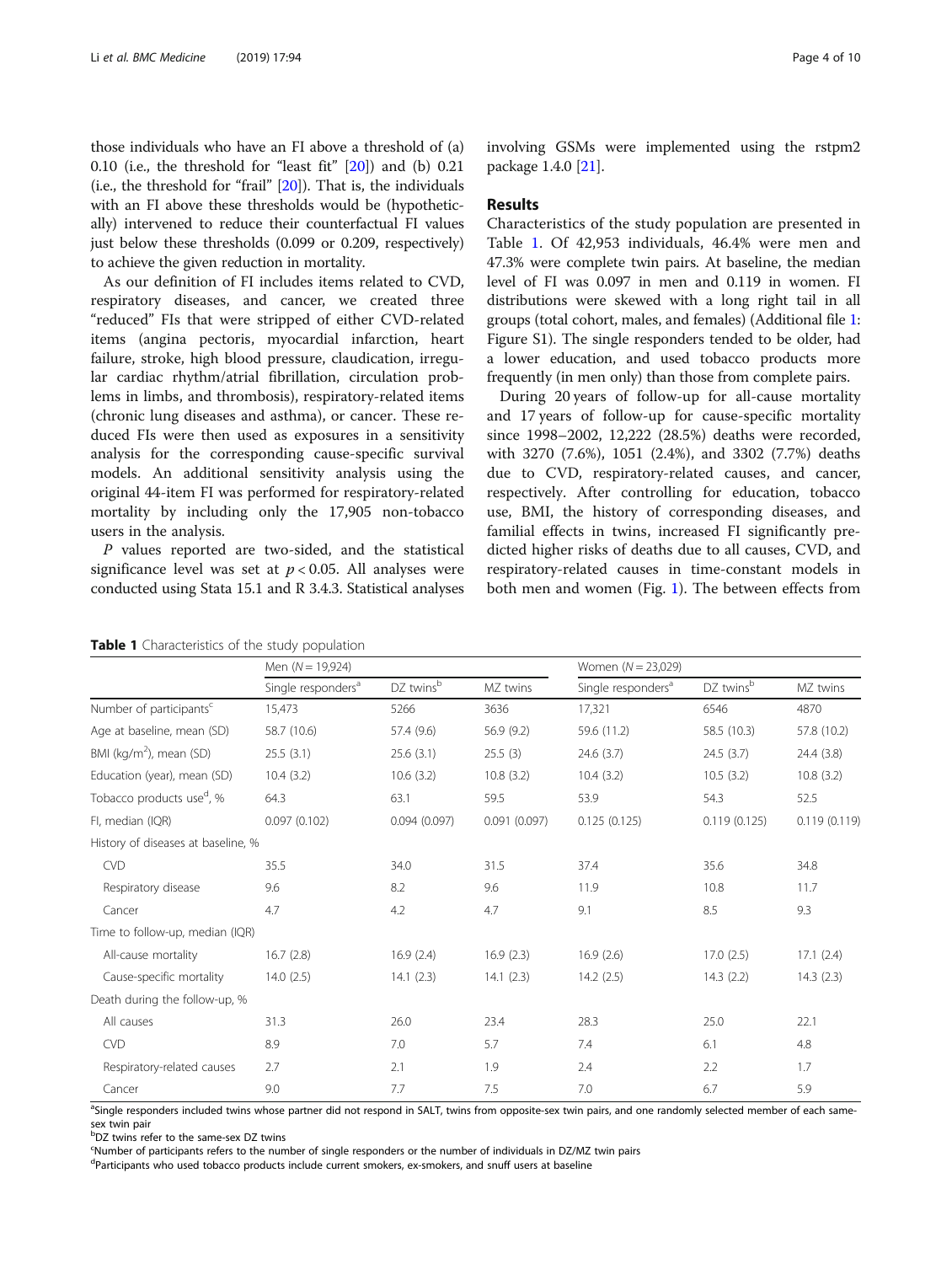<span id="page-4-0"></span>

these models for twin pairs showed no significant associations, except for CVD mortality in MZ women (Additional file [1](#page-7-0): Table S5). The corresponding hazard ratios (HRs) associated with a 10% increase in the FI were 1.28 (1.24, 1.32), 1.31 (1.23, 1.40), and 1.23 (1.11, 1.38) in male single responders and 1.21 (1.18, 1.25), 1.27 (1.15, 1.34), and 1.26 (1.15, 1.39) in female single responders (Additional file [1](#page-7-0): Table S5). No significant associations were observed for cancer mortality (Fig. 1). The associations between FI and mortality did not exhibit marked differences among single responders, same-sex DZ twins, and MZ twins and were also similar in men and women (Fig. 1). Additionally, we found time-dependent effects of FI for all-cause, CVD, and respiratory-related mortality in both men and women, with relatively greater HRs at younger ages and effect sizes decreasing with increasing age at FI assessment for all the causes (Fig. [2](#page-5-0), single responders only), with a 1–2% decrease in strength of the association per extra year of age at assessment (Additional file [1:](#page-7-0) Table S6; single responders only).

Sensitivity analyses demonstrated that the association of FI and cause-specific mortality did not change appreciably when FI was stripped of item(s) related to the cause of death under examination, or when tobacco users were excluded from the study population (Additional file [1](#page-7-0): Table S7).

The GAF estimates across the whole age range are presented in Fig. [3,](#page-5-0) and the GAFs (95%CIs) before the age of 80 years are also provided in a numeric format in Additional file [1:](#page-7-0) Table S8. The GAFs demonstrated a decreasing trend towards the oldest ages and were relatively constant before the age of 80. In men, the GAFs (95%CI) revealed that 18.4% (16.1–20.7%) of all-cause deaths, 25.4% (20.1–30.8%) of CVD deaths, and 20.4% (10.4–30.5%) of respiratory-related deaths could be delayed beyond age 80 if the FI levels > 0.21 were reduced in the population. In women, the corresponding GAFs were 19.2% (16.6–21.9%) for all-cause deaths, 27.8% (22–33.5%) for CVD deaths, and 28.5% (18.4–38.7%) for respiratory-related deaths (Additional file [1:](#page-7-0) Table S8).

### **Discussion**

In this study, we constructed the FI based on the Rockwood cumulative deficit model in a Swedish twin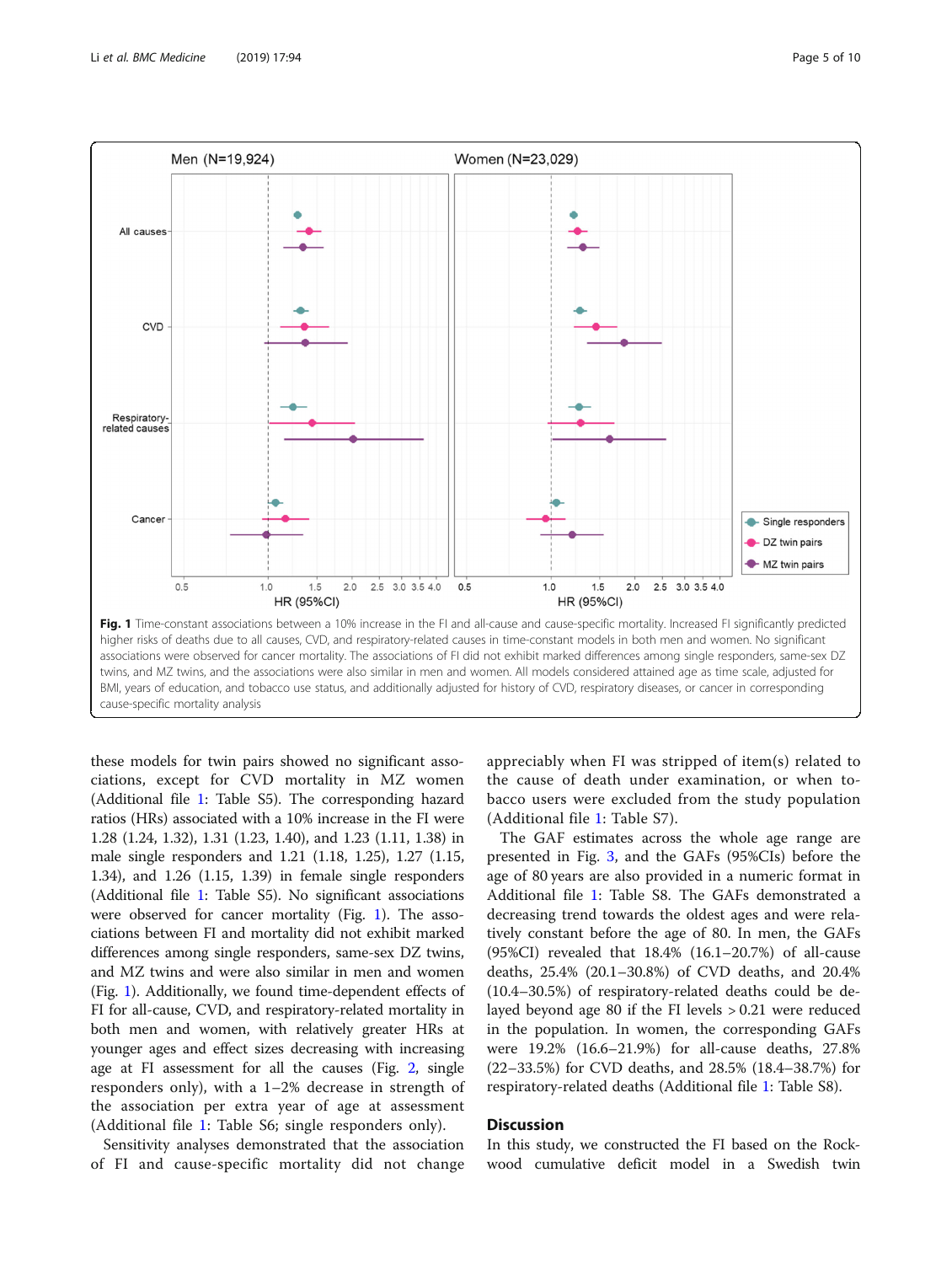Fig. 2 Time-dependent associations between a 10% increase in the FI and mortality in single responders. Time-dependent effects of FI for all-cause, CVD, and respiratory-related mortality in both men and women were observed, with relatively greater HRs at younger ages and effect sizes decreasing with increasing age at FI assessment for all the causes. All models were adjusted for BMI, years of education, and tobacco use status, and additionally adjusted for history of CVD or respiratory diseases in corresponding cause-specific mortality analysis, and were fitted as a function of age at FI assessment





Male single responders (N=15,473)

<span id="page-5-0"></span>

Female single responders (N=17,321)

proportion of deaths that could be prevented before a given age (i.e., delayed beyond that age) if FI levels greater than 0.21 were reduced to the level of 0.209 in the population. The estimated GAFs demonstrated that theoretical reduction of the FI levels below 0.20 would potentially delay 20–30% of all-cause, CVD, and respiratory-related deaths in men and women beyond the age of 80 years. All models were adjusted for BMI, years of education, and tobacco use status, and additionally adjusted for history of CVD, or respiratory diseases in corresponding cause-specific mortality analysis, and were fitted as a function of age at FI assessment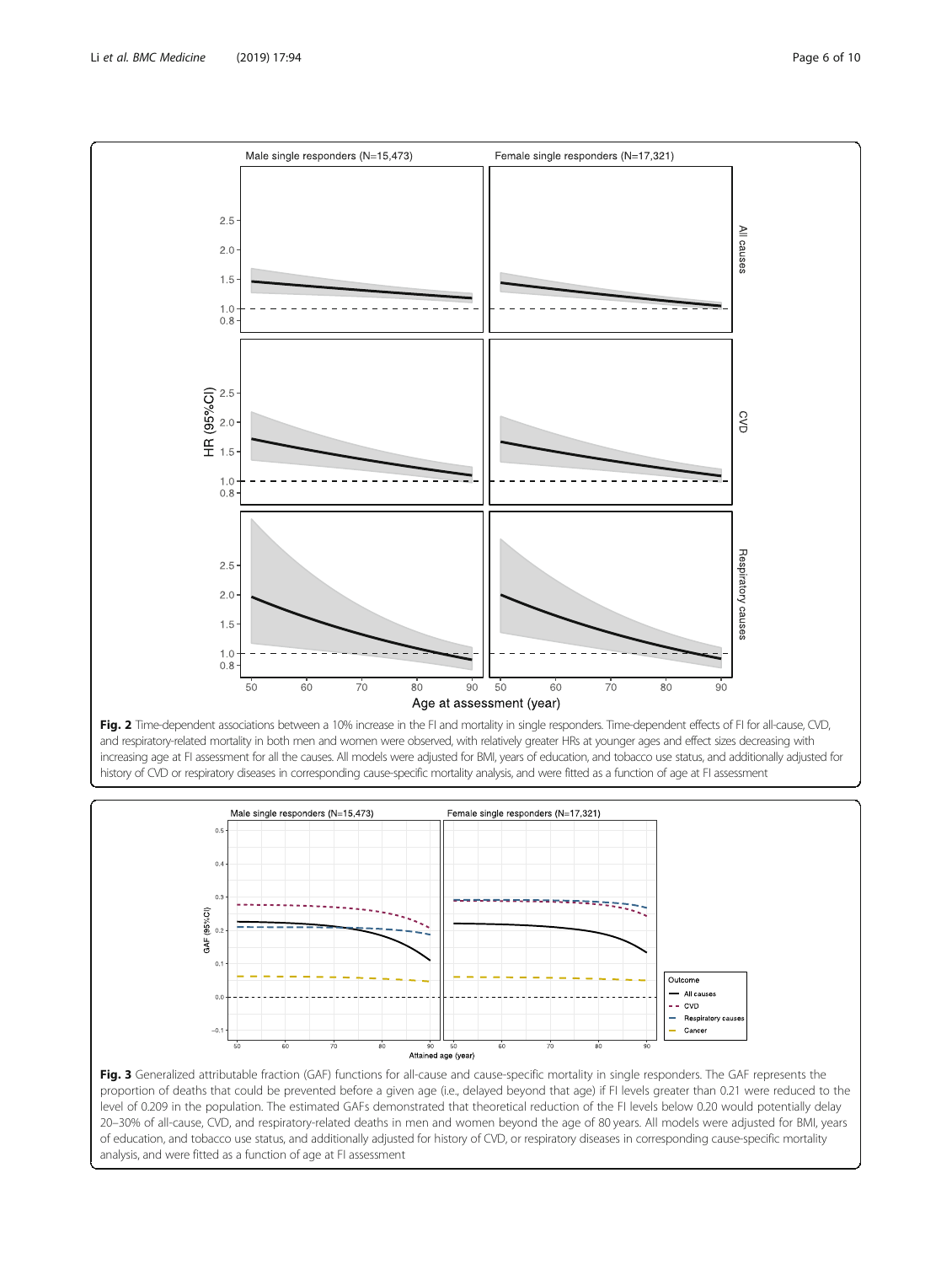population and assessed its predictive value on all-cause and cause-specific mortality. During the 20-year follow-up, an increase in FI conferred a significant risk for all-cause, CVD, and respiratory-related mortality, in both men and women. Relatively greater HRs were observed at younger ages; the relative risk conferred by a 10% increase in the FI was greatest at the attained age of 50 after which it decreased by 1–2% per year. The associations were persistent when adjusted for tobacco use, education, and BMI. When adjusting for familial effects in twin pairs, we found no attenuation of the associations between FI and mortality in comparison to those observed in single responders. In fact, even an increasing trend in the strength for FI and respiratory-related mortality in men and for FI and CVD mortality in women was found when the familial effects were accounted for. No associations with cancer mortality were however found. The estimated GAFs demonstrated that a (theoretical) reduction of the FI levels below 0.21 could prevent 18.4–28.5% of all-cause, CVD, and respiratory-related deaths in men and women before the age of 80 years. In line with the relatively greater mortality risks observed in younger ages, the GAFs were likewise greater at and across midlife and younger old ages, and decreased towards the oldest ages.

As frailty is considered to be a manifestation of aging, FI in relation to mortality has been mostly investigated in older populations [[6,](#page-8-0) [22](#page-8-0)]. Several studies with wide age spectra have nevertheless suggested that a negative effect of increased FI on mortality could also be observed in younger adults [\[20](#page-8-0), [23](#page-8-0)–[25](#page-8-0)]. In fact, previous findings by others  $[26]$  $[26]$  and us  $[23, 25]$  $[23, 25]$  $[23, 25]$  have suggested that the frailty-mortality association is relatively stronger among the young than the old. In the present study, we modeled the effect in a time-dependent manner and found that for all causes, higher FI was associated with a greater relative risk of mortality at younger ages and the associations attenuated towards the oldest ages. Such accumulating evidence suggests that a shift towards more research into frailty in younger populations is warranted and younger individuals should also be considered for frailty screening.

Although a wealth of evidence exists to demonstrate that a higher level of frailty is predictive of all-cause mortality, previous studies have mostly been conducted in unrelated individuals [\[6](#page-8-0), [21](#page-8-0)]. The associations may thus be confounded by familial factors, such as genetics and early life environment, affecting the risk of both frailty and mortality. We tested this by modeling the effects in MZ and DZ twin pairs, and found no evidence that the associations were attenuated compared to the results obtained in single responders, and the between models in twins suggested overall very little to no contribution of familiar factors to the associations. In other words, the FI is at least as useful a predictor of

mortality after adjustment for shared family history in twins as in a general, unrelated population, suggesting that FI captures the individual association between frailty at time of assessment and risk of mortality with little or no confounding from shared familial lifestyle or genetic factors.

Frailty presents a sex-specific pattern that is similar to the male-female health-survival paradox in which women experience higher rates of disability and comorbidity yet still outlive men [\[27\]](#page-8-0). Women have higher levels of frailty throughout the age range, but men are more vulnerable to death at any given level of frailty [[4](#page-8-0), [8](#page-8-0)]. However, whether frailty is a stronger risk factor for men than for women is currently unclear and different studies have reported contrasting results  $[28-32]$  $[28-32]$  $[28-32]$  $[28-32]$ . We tested this hypothesis by assessing the associations with both all-cause and causespecific mortality in men and women separately. Overall, the HRs were similar in men and women, even when adjusted for familial effects in twins. The time-dependent effects also demonstrated similar patterns in men and women, with relatively greater HRs observed at midlife and younger old ages and an attenuating trend towards the oldest ages.

Other studies that used the Fried phenotypic model instead of FI to measure frailty have also demonstrated that increased frailty is predictive of CVD mortality: Crow et al. reported an association that was adjusted for sex in an analysis including men and women [\[33](#page-8-0)], and Veronese et al. analyzed men and women separately and demonstrated that the association was stronger in women [[34](#page-8-0)]. However, as analyses into cause-specific mortality and frailty are currently limited, more research is warranted to establish the relationship between frailty and cause-specific mortality. Regarding cancer mortality, a study in older breast cancer patients has shown that frailty is predictive of both all-cause and breast cancer mortality [\[35\]](#page-9-0), and a systematic review has concluded that frailty is an independent predictor of all-cause mortality in older patients with various cancers [[36\]](#page-9-0). Nevertheless, in the light of our finding that no significant association was observed between the FI and cancer mortality, it appears that the level of frailty is not predictive of cancer deaths in the general population of middle-aged and older individuals, most of whom do not have (or have had) cancer at the time of the FI assessment. Our previous results in a smaller STR sample have also shown that the suggestive association found between the FI and cancer mortality is attenuated after adjusting for present cancer diagnosis [[23](#page-8-0)], indicating that the level of frailty might be a valid predictor of cancer mortality only among those who already have cancer.

Due to its association with various adverse outcomes, frailty presents a public health concern. The risk is not restricted to the highest end of the frailty continuum;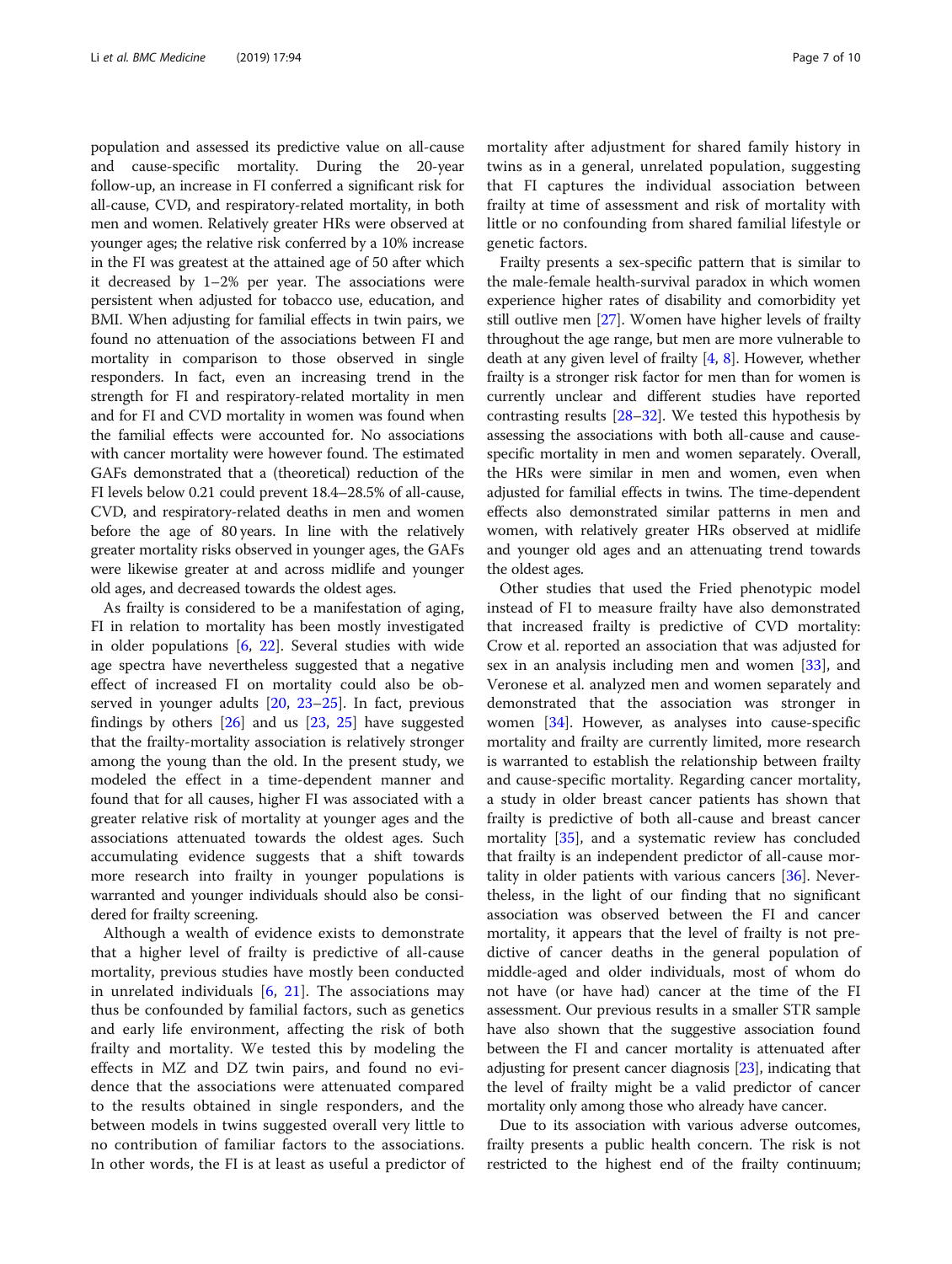<span id="page-7-0"></span>lower levels of frailty, such as the pre-frailty state measured using the FP, are also predictive of mortality [[3\]](#page-8-0). Therefore, we assessed the proportion of deaths that could be avoided by decreasing the levels of frailty using the cut-offs for "least fit" and "frail" according to Rockwood et al. [[20\]](#page-8-0). We found that before the age of 80, these proportions ranged from approximately 20 to 30% for all the causes, in both men and women, and the GAFs for the threshold of "least fit" were on average only 2% greater than those for "frail". Hence, the GAFs not only highlight a great potential for preventions aimed at reducing mortality by reducing the levels of FI, but also that most of the benefit from such an intervention would come from reducing the FI levels greater than 0.21. Our GAF estimates for all-cause mortality are higher than previously reported in a systematic review that estimated the population risk of all-cause mortality attributable to frailty to be 3–5%. The systematic review used a higher cut-off, corresponding to the frailty state, and the individuals included were older than 65 years [\[22](#page-8-0)]. These differences may account at least in part for the differing results. In fact, the GAFs in our study showed a decreasing trend towards the very old ages, indicating that higher frailty bears a relatively greater population risk of mortality at midlife and younger old ages. A recommendation to screen all individuals at 70 years and older for frailty at health care facilities has been put forward [[37](#page-9-0)]. However, pertaining to mortality risk stratification, our results would suggest a potential benefit of considering also middle-aged individuals for frailty screening.

The present study has several strengths. First, we had a large population of twins that allowed us to control for unmeasured familial effects. Second, contrary to previous research mainly focusing on FI among older individuals (> 65 years), our cohort also included younger adults and had an age range from 40 to 95 years, which allowed us to model the association between frailty and mortality as a continuous function of age at assessment. Third, we had a very long follow-up, up to 20 years for all-cause mortality and up to 17 years for cause-specific mortality, which enables us to draw conclusions on the long-term predictive ability of the FI. Indeed, the associations in this study demonstrate that the FI is predictive of mortality in a long-term follow-up and align with a previous study by our group, in which we demonstrated that the FI is predictive of all-cause mortality for up to 30 years [[23](#page-8-0)].

The present study also has some limitations. Frailty was measured using only one scale, the FI, and was based on self-reported data. Another limitation is that many of the included FI items were diseases or symptoms, making medical conditions having a relatively large weight in our FI. As our FI contained items of cancer, CVD, and chronic respiratory diseases, in the cause-specific analysis, we

adjusted each of the models for the history of the given disease that was the cause of death in that analysis. For each of the cause-specific mortality analyses, we additionally created a modified FI that was stripped of the item(s) related to the cause of death under examination. Lastly, we repeated the analysis of respiratory-related mortality in non-tobacco users. All results remained unchanged in these sensitivity analyses, suggesting that the FI is a robust marker for predicting the risk of death due to CVD and respiratory-related causes, even in the presence of these diseases.

#### Conclusions

An increase in FI predicted higher risks of all-cause, CVD, and respiratory-related mortality, independent of familial effects, and exhibited time-dependent associations suggesting that a higher level of frailty is a relatively greater risk factor for middle-aged than for older individuals. Our results also highlight the significant population mortality impact of increased FI levels, especially above the threshold commonly considered to demarcate a "frail" state.

#### Additional file

[Additional file 1:](https://doi.org/10.1186/s12916-019-1331-8) Table S1. Grouping of the study population. Table S2. The 44 frailty items and the coding rules. Table S3. ICD codes used to classify the cause-specific mortality. Table S4. Consensus classification for the cause-specific mortality when more than one cause of death was recorded. Table S5. Time-constant associations between 10% increase in the FI and all-cause and cause-specific mortality. Table S6. Assessment of time-dependent associations between FI and mortality in single responders. Table S7. Sensitivity analyses on the associations between 10% FI increase on all-cause and cause-specific mortality in single responders. Table S8. Generalized attributable fractions (%, 95%CI) for all-cause and cause-specific mortality in single responders at the attained age of 80. Table S9. Generalized attributable fractions (%, 95%CI) for allcause and cause-specific mortality in twins at the attained age of 80. Figure S1. Distribution of the frailty index in our sample. Appendix S1 Imputation of missing values. Appendix S2 Specification of generalized survival models (GSM) fitted to the data. (DOCX 66 kb)

#### Abbreviations

BMI: Body mass index; CDR: Cause of death register; CVD: Cardiovascular disease; DZ twins: Dizygotic twins; FI: Frailty index; GAF: Generalized attributable fractions; GSM: Generalized survival model; HR (95%CI): Hazard ratio (95% confidence interval); HR: Hazard ratio; ICD: International Classification of Diseases; MZ twins: Monozygotic twins; SALT: Screening Across the Lifespan Twin Study; STR: Swedish Twin Registry

#### Acknowledgements

Not applicable.

#### Funding

This study was supported by NIH grants AG08724, the Swedish Research Council (2017-00641, 2015-03255, 2018-02077), FORTE (2013-2292), the Loo & Hans Osterman Foundation, the Foundation for Geriatric Diseases, the Magnus Bergwall Foundation, the Strategic Research Program in Epidemiology at Karolinska Institutet (SH, JJ), and the China Scholarship Council.

#### Availability of data and materials

Data used in the current study are not publicly available due to ethical reasons. However, data are available upon request from the Swedish Twin Registry for researchers who meet the criteria for access to confidential data.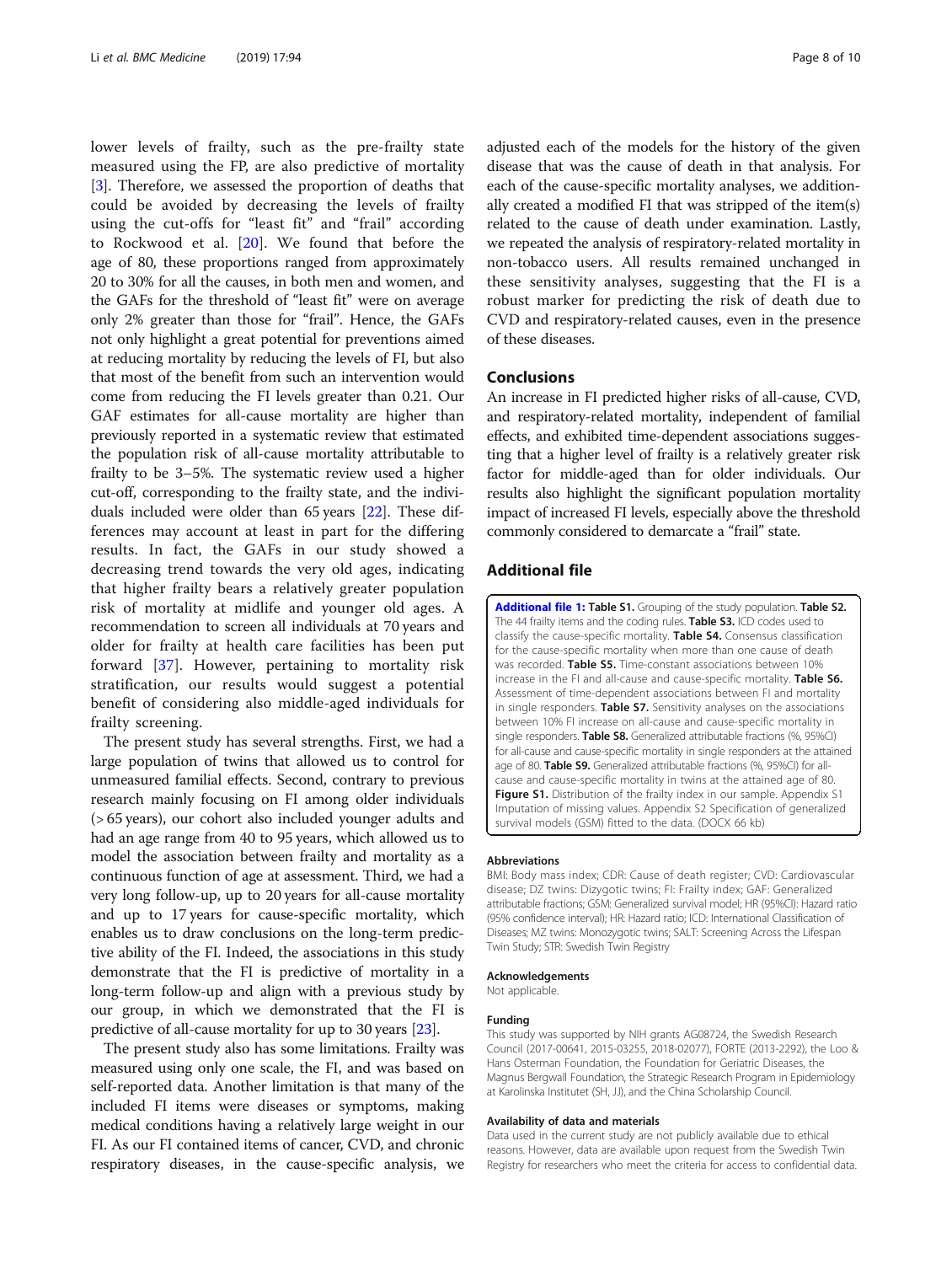<span id="page-8-0"></span>Data from the SALT study are available from the Swedish Twin Registry steering committee ([http://ki.se/en/research/the-swedish-twin-registry-1;](http://ki.se/en/research/the-swedish-twin-registry-1) contact: Patrik Magnusson' [Patrik.Magnusson@ki.se,](mailto:Patrik.Magnusson@ki.se) or Barbro Sandin, [tvillingregistret@ki.se\)](mailto:tvillingregistret@ki.se).

#### Authors' contributions

XLi, AP, XLiu, NLP, SH, and JJ contributed to the design of the present study and data analysis. XLi, AP, and JJ wrote the manuscript. AP was responsible for designing and supervising the statistical analysis. IKK contributed to the acquisition of the mortality data. PKEM and NLP are leaders of the SALT study and responsible for cohort recruitment, data collection, and funding. All authors contributed to interpretation of the results, and read and approved the final manuscript.

#### Ethics approval and consent to participate

Data collection in SALT was approved by the Research Ethics Committee at Karolinska Institutet (Dnr 97-051 and 00-132) and the current study by the Regional Ethics Board in Stockholm (Dnr 2016/1888-31/1). Informed consent was obtained from all participants. Participants were informed in writing prior to the computer-assisted telephone interview, with information that their participation was voluntary and that they could interrupt their participation at any time. At the end of the interview, participants were asked whether they could be contacted again for complementary questions and whether the Twin Registry could contact their physician to obtain medical records. After the interview, a letter was sent out to each participant confirming that they had been informed, had participated, and whether they agreed to recontact and/or contact with their physician.

#### Consent for publication

Not applicable.

#### Competing interests

The authors declare that they have no competing interests.

#### Publisher's Note

Springer Nature remains neutral with regard to jurisdictional claims in published maps and institutional affiliations.

#### Author details

<sup>1</sup>The Department of Medical Epidemiology and Biostatistics, Karolinska Institutet, Nobels väg 12A, 17165 Stockholm, Sweden. <sup>2</sup>Institute of Gerontology and Aging Research Network – Jönköping (ARN-J), School of Health and Welfare, Jönköping University, Jönköping, Sweden.

#### Received: 7 December 2018 Accepted: 29 April 2019 Published online: 15 May 2019

#### References

- 1. Clegg A, Young J, Iliffe S, Rikkert MO, Rockwood K. Frailty in elderly people. Lancet. 2013;381(9868):752–62.
- 2. Lin HS, Watts JN, Peel NM, Hubbard RE. Frailty and post-operative outcomes in older surgical patients: a systematic review. BMC Geriatr. 2016;16(1):157.
- 3. Fried LP, Tangen CM, Walston J, Newman AB, Hirsch C, Gottdiener J, Seeman T, Tracy R, Kop WJ, Burke G, et al. Frailty in older adults: evidence for a phenotype. J Gerontol A Biol Sci Med Sci. 2001;56(3):M146–56.
- 4. Searle SD, Mitnitski A, Gahbauer EA, Gill TM, Rockwood K. A standard procedure for creating a frailty index. BMC Geriatr. 2008;8:24.
- 5. Rockwood K, Mitnitski A. Frailty defined by deficit accumulation and geriatric medicine defined by frailty. Clin Geriatr Med. 2011;27(1):17–26.
- 6. Kojima G, Iliffe S, Walters K. Frailty index as a predictor of mortality: a systematic review and meta-analysis. Age Ageing. 2018;47(2):193–200.
- 7. Young AC, Glaser K, Spector TD, Steves CJ. The identification of hereditary and environmental determinants of frailty in a cohort of UK twins. Twin Res Hum Genet. 2016;19(6):600–9.
- 8. Gordon EH, Peel NM, Samanta M, Theou O, Howlett SE, Hubbard RE. Sex differences in frailty: a systematic review and meta-analysis. Exp Gerontol. 2017;89:30–40.
- 9. Mitnitski A, Collerton J, Martin-Ruiz C, Jagger C, von Zglinicki T, Rockwood K, Kirkwood TB. Age-related frailty and its association with biological markers of ageing. BMC Med. 2015;13:161.
- 10. Chen YQ, Hu C, Wang Y. Attributable risk function in the proportional hazards model for censored time-to-event. Biostatistics. 2006;7(4):515–29.
- 11. Sjölander A, Vansteelandt S. Doubly robust estimation of attributable fractions in survival analysis. Stat Methods Med Res. 2017;26(2):948–69.
- 12. Taguri M, Matsuyama Y, Ohashi Y, Harada A, Ueshima H. Doubly robust estimation of the generalized impact fraction. Biostatistics. 2012;13(3):455–67.
- 13. Magnusson PK, Almqvist C, Rahman I, Ganna A, Viktorin A, Walum H, Halldner L, Lundström S, Ullén F, Långström N, et al. The Swedish Twin Registry: establishment of a biobank and other recent developments. Twin Res Hum Genet. 2013;16(1):317–29.
- 14. Liu XR, Pawitan Y, Clements M. Parametric and penalized generalized survival models. Stat Methods Med Res. 2018;27(5):1531–46.
- 15. Liu XR, Pawitan Y, Clements MS. Generalized survival models for correlated time-to-event data. Stat Med. 2017;36(29):4743–62.
- 16. Dahlqwist E, Pawitan Y, Sjölander A. Regression standardization and attributable fraction estimation with between-within frailty models for clustered survival data. Stat Methods Med Res. 2017. [https://doi.org/10.1177/](https://doi.org/10.1177/0962280217727558) [0962280217727558](https://doi.org/10.1177/0962280217727558).
- 17. Sjölander A, Lichtenstein P, Larsson H, Pawitan Y. Between-within models for survival analysis. Stat Med. 2013;32(18):3067–76.
- 18. Zhan Y, Liu XR, Reynolds CA, Pedersen NL, Hägg S, Clements MS. Leukocyte telomere length and all-cause mortality: a between-within twin study with time dependent effects using generalized survival models. Am J Epidemiol. 2018.
- 19. Chen L, Lin DY, Zeng D. Attributable fraction functions for censored event times. Biometrika. 2010;97(3):713–26.
- 20. Rockwood K, Song X, Mitnitski A. Changes in relative fitness and frailty across the adult lifespan: evidence from the Canadian National Population Health Survey. CMAJ. 2011;183(8):E487–94.
- 21. Mark Clements and Xing-Rong Liu: rstpm2: generalized survival models. R package version 1.4.1. 2018. [http://github.com/mclements/rstpm2.](http://github.com/mclements/rstpm2)
- 22. Shamliyan T, Talley KM, Ramakrishnan R, Kane RL. Association of frailty with survival: a systematic literature review. Ageing Res Rev. 2013;12(2):719–36.
- 23. Jiang M, Foebel AD, Kuja-Halkola R, Karlsson I, Pedersen NL, Hägg S, Jylhävä J. Frailty index as a predictor of all-cause and cause-specific mortality in a Swedish population-based cohort. Aging (Albany NY). 2017;9(12):2629–46.
- 24. Saum KU, Dieffenbach AK, Müller H, Holleczek B, Hauer K, Brenner H. Frailty prevalence and 10-year survival in community-dwelling older adults: results from the ESTHER cohort study. Eur J Epidemiol. 2014;29(3):171–9.
- 25. Williams DM, Jylhävä J, Pedersen NL, Hägg S. A frailty index for UK Biobank participants; 2017.
- 26. Kulminski AM, Ukraintseva SV, Culminskaya IV, Arbeev KG, Land KC, Akushevich L, Yashin AI. Cumulative deficits and physiological indices as predictors of mortality and long life. J Gerontol A Biol. 2008;63(10):1053–9.
- 27. Oksuzyan A, Juel K, Vaupel JW, Christensen K. Men: good health and high mortality. Sex differences in health and aging. Aging Clin Exp Res. 2008; 20(2):91–102.
- 28. Yang F, Gu DN. Predictability of frailty index and its components on mortality in older adults in China. BMC Geriatr. 2016;16:145.
- 29. Bartley MM, Geda YE, Christianson TJ, Pankratz VS, Roberts RO, Petersen RC. Frailty and mortality outcomes in cognitively normal older people: sex differences in a population-based study. J Am Geriatr Soc. 2016;64(1):132–7.
- 30. Song X, Mitnitski A, Rockwood K. Age-related deficit accumulation and the risk of late-life dementia. Alzheimers Res Ther. 2014;6(5–8):54.
- 31. Shi J, Song X, Yu P, Tang Z, Mitnitski A, Fang X, Rockwood K. Analysis of frailty and survival from late middle age in the Beijing longitudinal study of aging. BMC Geriatr. 2011;11:17.
- 32. García-González JJ, García-Peña C, Franco-Marina F, Gutiérrez-Robledo LM. A frailty index to predict the mortality risk in a population of senior Mexican adults. BMC Geriatr. 2009;9:47.
- 33. Crow RS, Lohman MC, Titus AJ, Bruce ML, Mackenzie TA, Bartels SJ, Batsis JA. Mortality risk along the frailty Spectrum: data from the National Health and Nutrition Examination Survey 1999 to 2004. J Am Geriatr Soc. 2018;66(3):496–502.
- 34. Veronese N, Sigeirsdottir K, Eiriksdottir G, Marques EA, Chalhoub D, Phillips CL, Launer LJ, Maggi S, Gudnason V, Harris TB. Frailty and risk of cardiovascular diseases in older persons: the age, gene/environment susceptibility-Reykjavik study. Rejuvenation Res. 2017;20(6):517–24.